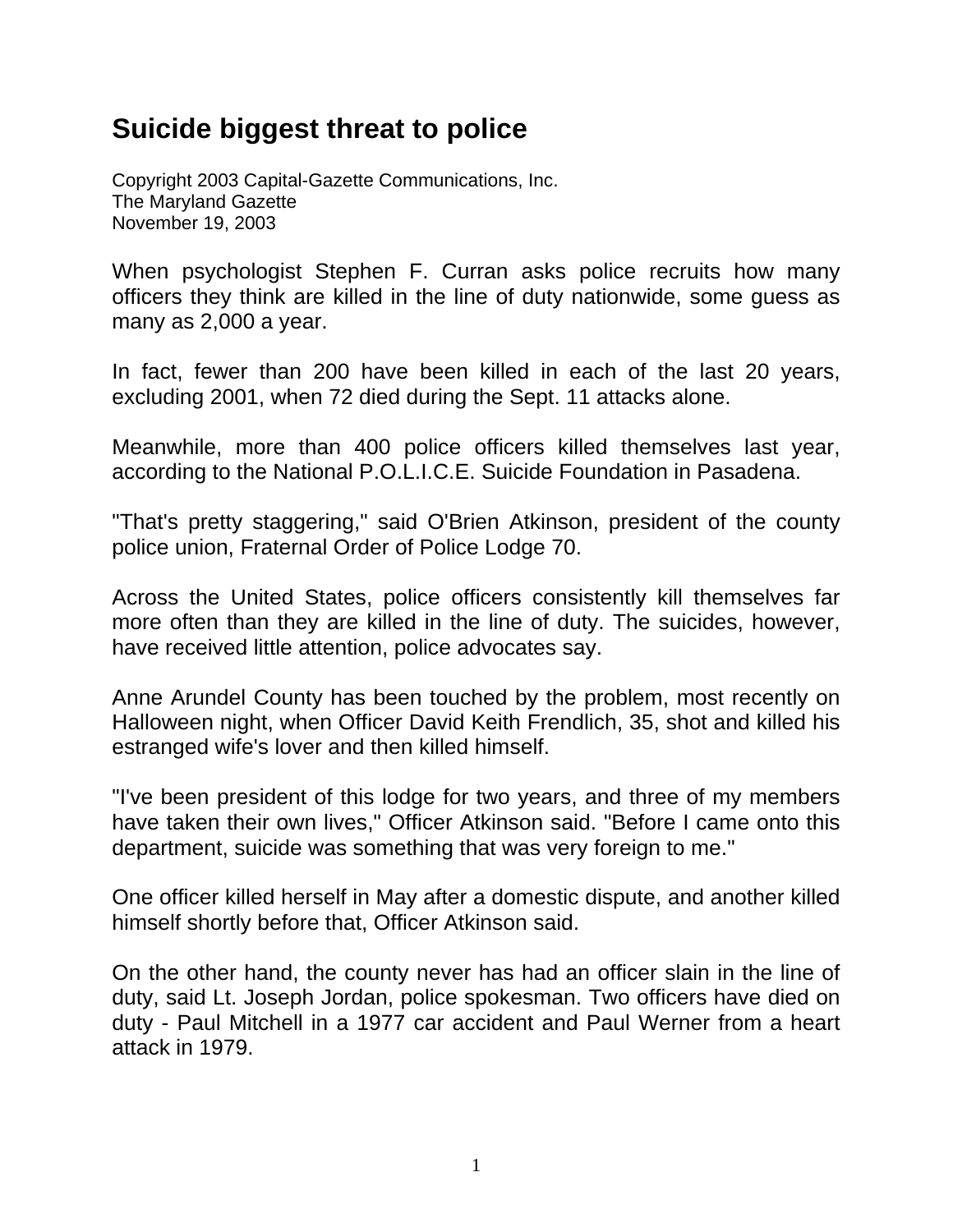Although departments offer counseling for officers involved in shootings or other traumatic incidents, some say more needs to be done to help officers deal with the everyday stresses of their profession.

At times officers hesitate to seek help, believing they should be able to deal with anything. That reluctance can be fatal.

## **Root of the problem**

Police officers kill themselves for the same reasons other people do, said the Rev. Robert E. Douglas Jr., executive director of the National P.O.L.I.C.E. Suicide Foundation.

But for officers, problems at home often are created or worsened by the stresses of police work - the night shifts, the constant possibility of danger, the grisly scenes they encounter on the job.

"Domestic problems almost come with the job," Officer Atkinson said. "A majority of officers are working shift work. They're working six days in a row. Even in the best of relationships, they're just not seeing each other."

Mr. Curran, who does psychological evaluations for police departments, including the county's, said police officers experience "chronic stress" that can have long-term effects.

"It's really different than any other occupation," Officer Atkinson said. "You take your job so personally. They say 'Don't take it home with you,' but that's almost impossible."

And officers, who are trained to control their emotions even under great stress, might be unable to vent their frustrations even at home, the Rev. Douglas said.

## **Getting help**

The Rev. Douglas, 58, a former Baltimore city police officer and a pastor at Jenkins Memorial Church in Riviera Beach, said he has studied the police suicide problem for almost 20 years.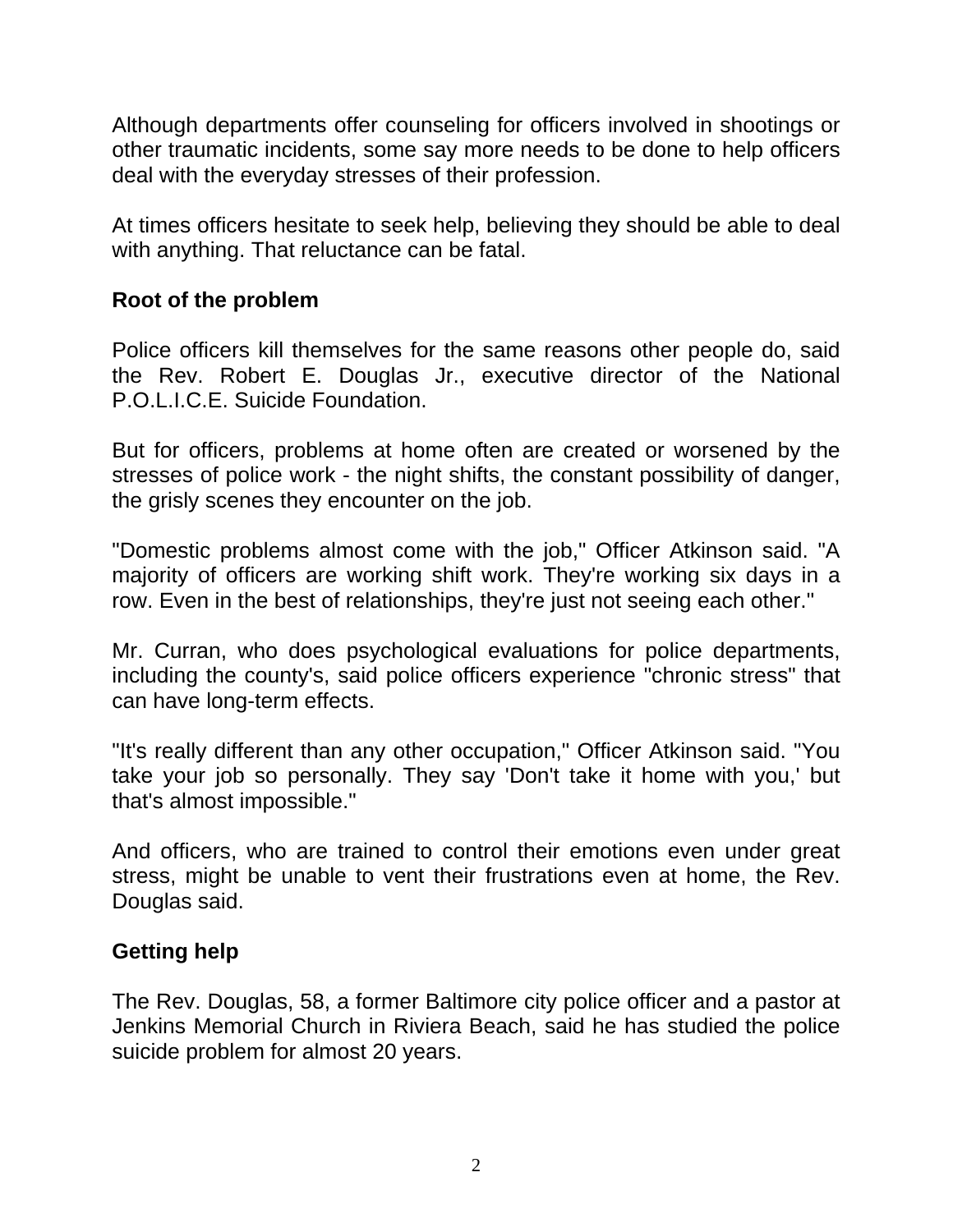The Pasadena resident founded the nonprofit National P.O.L.I.C.E. Suicide Foundation in 1996. The acronym stands for Paramedics, Officers, Law enforcement, IRS, Corrections, Emergency responders.

He said he has had some success bringing attention to the problem, notably when the FBI National Police Academy agreed to include training on police suicide in its classes for officers.

County police have department chaplains and psychologists available to help officers deal with stress, especially after traumatic incidents. Officers also may use the employee assistance program offered to all county workers. And the FOP has its own informal chaplain.

## **Breaking silence**

But many officers are reluctant to use that help.

"There's kind of a stigma, unfortunately, that goes with the job," Officer Atkinson said. "You're supposed to be strong. You're supposed to handle everything that comes down the pike."

Police said Officer Frendlich, a 10-year veteran of the force, and his wife were estranged.

His wife, Lisa Frendlich, was dating Ronald Larry Boliek, 35, of Odenton but had recently moved back in with Officer Frendlich, bringing their two young sons.

Officer Frendlich shot Mr. Boliek when he came over to the Frendlichs' Millersville house, then turned the gun on himself, police said.

Lt. Jordan said no one requested what the department calls "traumatic incident counseling" immediately after Officer Frendlich's death. That doesn't mean, however, some officers weren't getting help from other sources.

"It's just something we don't talk about a whole lot," Officer Atkinson said.

The Rev. Douglas said officers could be afraid they'll be taken off the street if they admit to having problems.